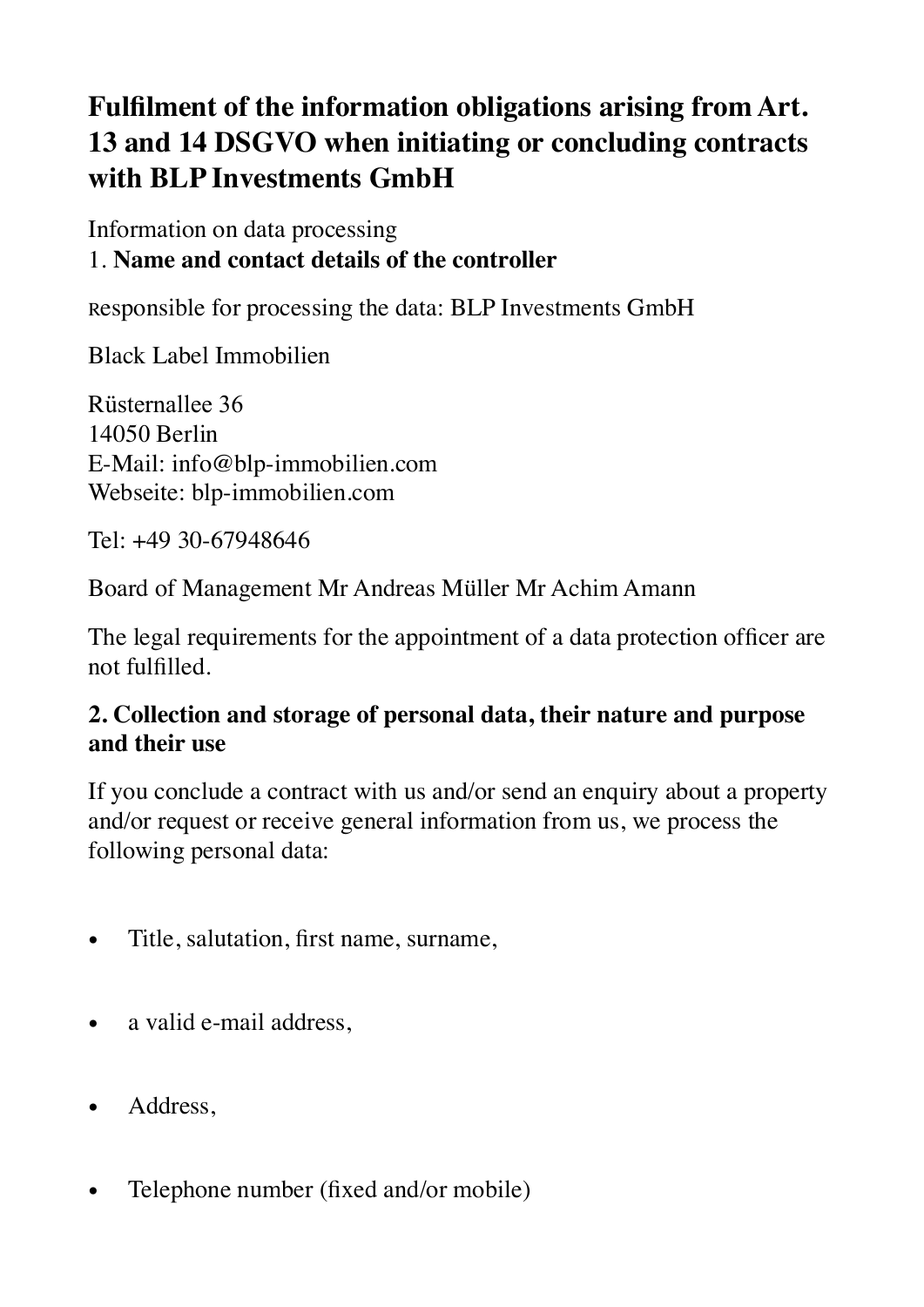• Further personal data may come to us from you in the processing of property enquiries, rental contracts, contracts of sale of property, the management and valuation of property and other services relating to the property that we provide for you. These are, for example, often data on personal status, number of children, date of birth, age, profession, company data, employer data, account data, tenant account data, data from salary statements, proof of capital for real estate financing, data on social security, tax ID, data on real estate ownership, land register data, data on real estate insurance,

Duty to inform according to Art. 13 and 14 DSGVO for customers of BLP Investments GmbH

if applicable Data from identity cards, data from registration certificates or rent debt-free certificates, data from energy certificates, if applicable, number of persons living in the household, data on pets, data from credit agencies or from a credit investigation agency (Schufa), if applicable, data from debtors' registers and data on enforcement and eviction titles, settlement data on ancillary costs, consumption data, property values, data from declarations of partition and purchase contracts and loan agreements, if applicable Information in connection with the structural equipment of the dwelling as barrier-free, barrier-free or suitable for wheelchairs, as well as in the case of property/apartments with fulfilment of certain care standards and health information in connection therewith, photographs of properties and interior photographs of flats and houses, other photographs.

This data is collected,

• to be able to implement the contract concluded with us in a targeted manner

• the request you made to us as part of a pre-contractual action

To process

- correspondence with you;
- (if necessary) invoicing;

### And also

• (if necessary) to send offers, information and invitations, provided that your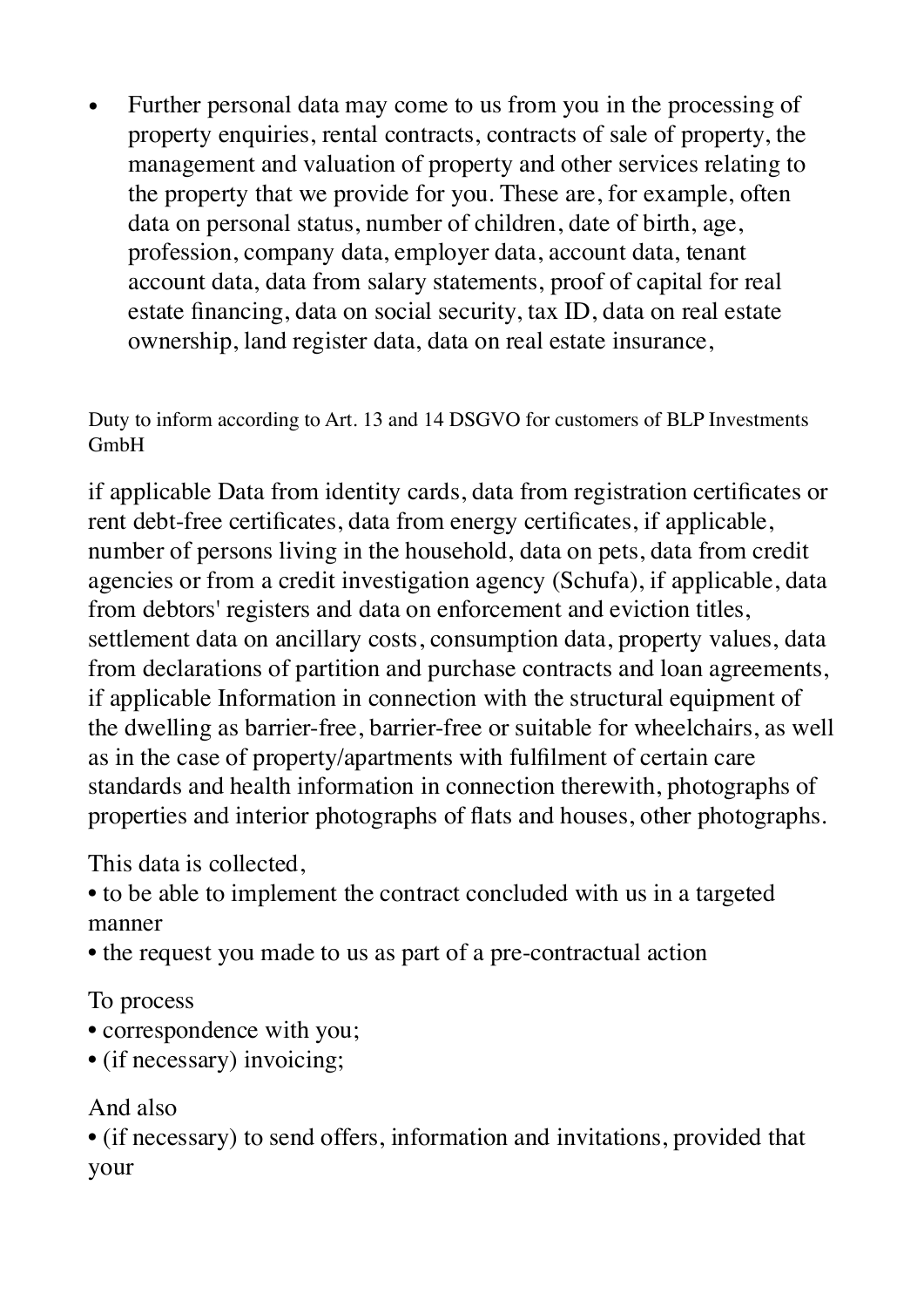consent to processing this includes this or you have requested this from us.

The data processing is carried out at your request and, in accordance with Art. 6 para. 1 sentence 1 lit. b DSGVO, is necessary for the aforementioned purposes for the appropriate processing of the contract and/or your request and for the mutual fulfillment of obligations arising from the contract.

The personal data collected by us for the execution of the contract and/or your enquiry will be stored until the expiry of the statutory retention period for real estate companies (including § 14 MaBV - 5 years from the end of the calendar year in which the contractual relationship was terminated) and will be deleted thereafter, unless we are required to do so under Article 6 paragraph 1 sentence 1 lit. c DSGVO due to tax and commercial law storage and documentation obligations (from HGB, StGB or AO) or you have consented to longer storage in accordance with Art. 6 para. 1 sentence 1 lit. a DSGVO.

The data is processed by us and is also transferred to third parties for the purpose of data protection, whereby this transfer can also take place to a third country, including the USA. The data will be transferred to a content management system or other software and to a cloud service and processed there.

Your personal data may have been transferred to us by way of direct collection by us (Art 13 DSGVO) or by a third party (Art 14 DSGVO). The transmission by third parties is usually carried out by real estate portals or other Internet providers who send us your contact details via the contact forms used there.

Duty to inform according to Art. 13 and 14 DSGVO for customers of BLP Investments GmbH

## **3. Transfer of data to third parties**

Your personal data will not be transferred to third parties for purposes other than those listed below.

Insofar as this is necessary in accordance with Art. 6 para. 1 sentence 1 letter b DSGVO for the processing of the existing contract and/or your enquiry or your consent in accordance with letter a) of the same regulation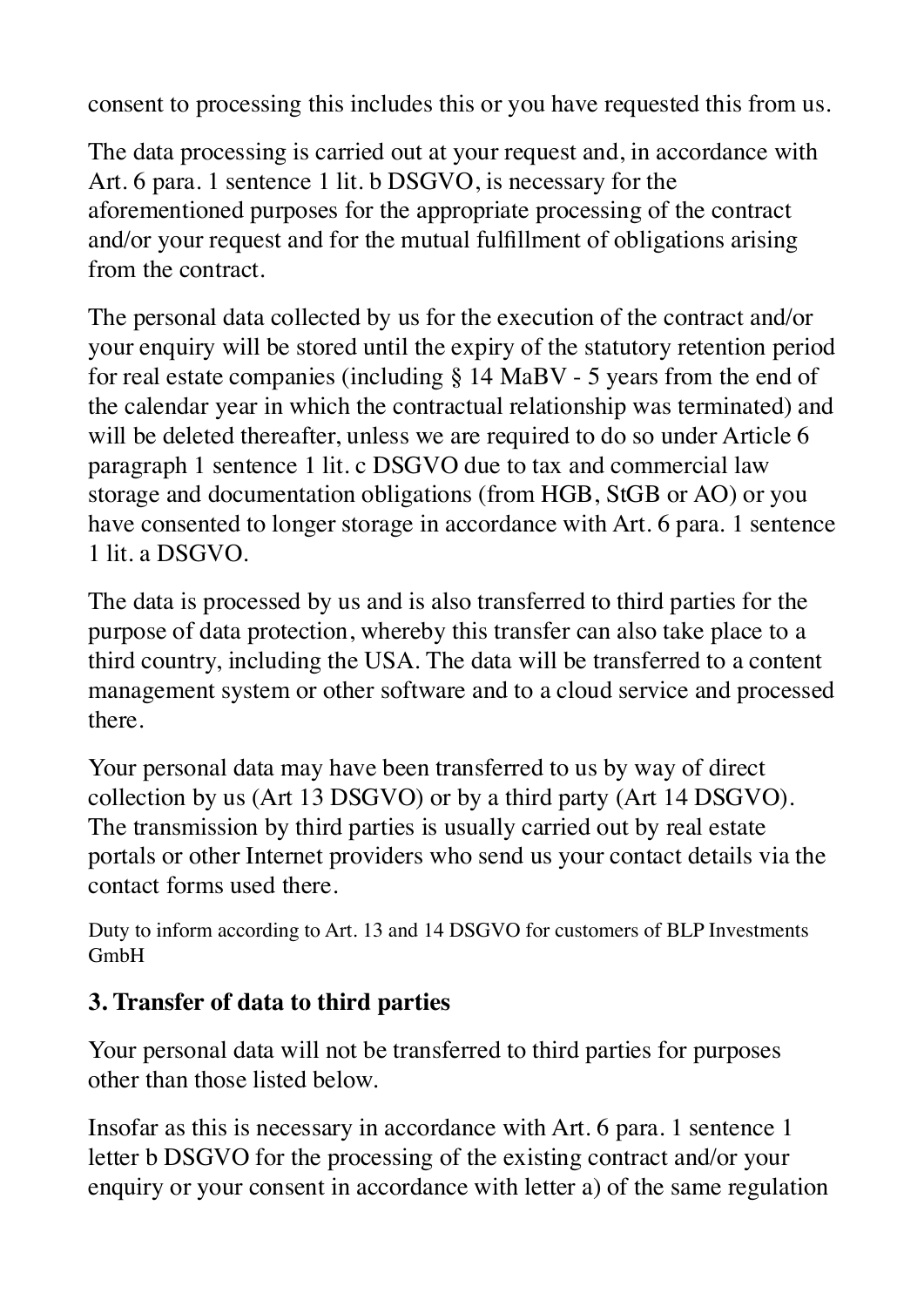with you or is possible from the purpose of the contact in accordance with letter f) of the same regulation, your personal data will be passed on to third parties. This also includes the transfer to our affiliated company, Black Label Property Management GmbH, if it concerns information that also concerns properties, owners or interested parties managed by them. Furthermore, this includes in particular the passing on to owners, coowners, landlords, tenants, administrators, real estate agents, experts, financing consultants, craftsmen, architects, construction managers, measuring service providers, interpreters, banks, lawyers, notaries, tax consultants, if applicable. to Datev and external accounting providers, energy consultants, if applicable courts, job centers and other public authorities for the purpose of correspondence and to obtain information about a property or in the existing contractual relationship thereto; in exceptional cases also to executors, advisors, insolvency administrators, credit agencies. Your data may also be passed on to or accessed by our marketing agency and newsletter service provider, as well as by our IT department in the context of system maintenance. The data passed on may be used by the third party exclusively for the purposes mentioned.

### **4. Your rights**

You have the right:

• in accordance with Art. 7 Para. 3 DSGVO to revoke your consent to us at any time. As a result, we may no longer continue to process the data which was based on this consent in the future;

• to request information about your personal data processed by us in accordance with Art. 15 DSGVO In particular, you may request information on the purposes of processing, the category of personal data, the categories of recipients to whom your data have been or will be disclosed, the planned storage period, the existence of a right of rectification, erasure, restriction of processing or opposition, the existence of a right of appeal, the origin of your data, if not collected by us, as well as the existence of automated decision making including profiling and, where applicable, meaningful information on the details of such data;

• in accordance with Art. 16 DSGVO to immediately request the correction of incorrect or complete personal data stored by us;

• to demand the deletion of your personal data stored with us in accordance with Art. 17 DSGVO, unless the processing is necessary to exercise the